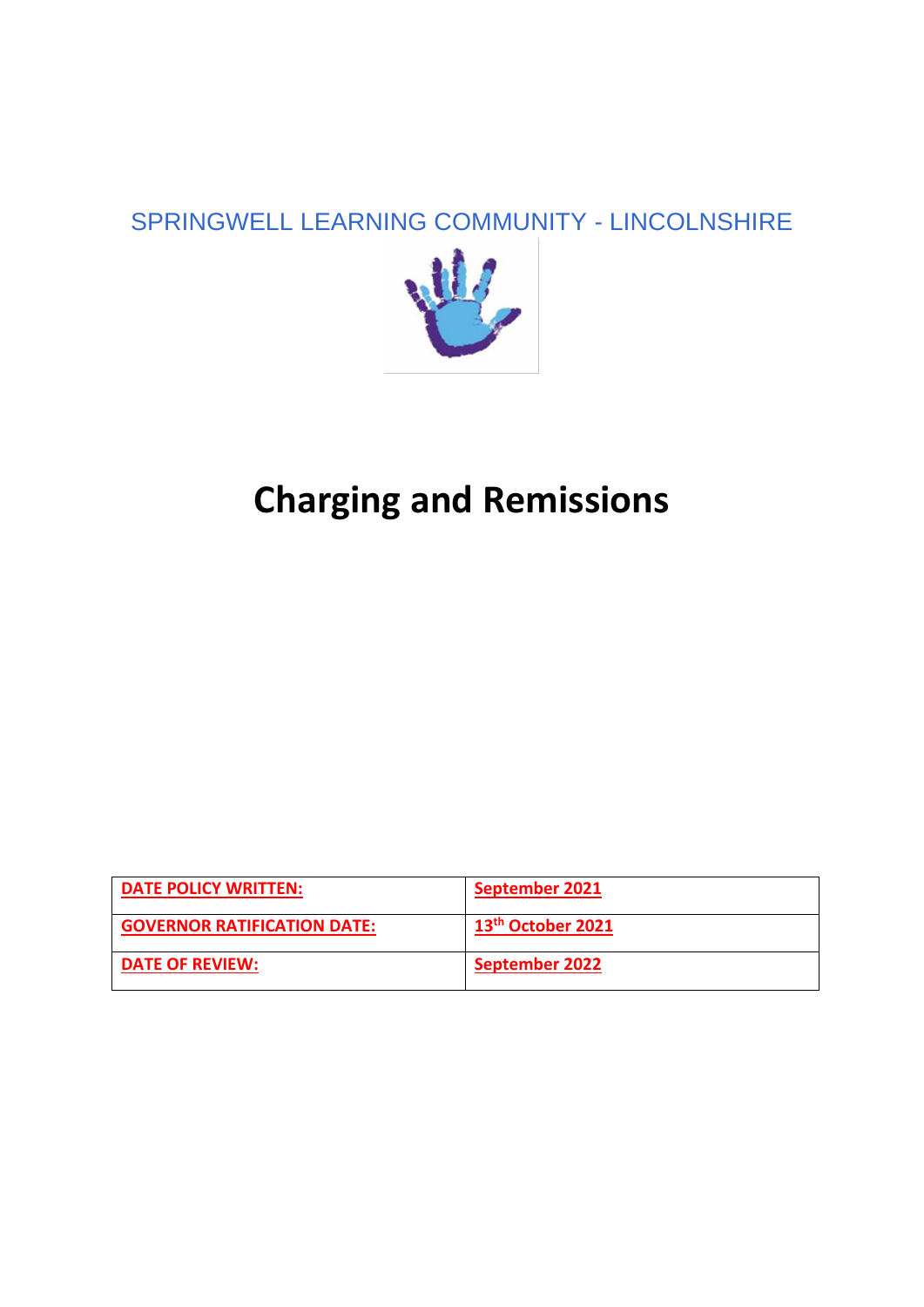### **CHARGING AND REMISSIONS**

#### **Linked Act/Guidance:**

- Education Act 1996: Sections 449-462
- Charging for school activities 2018

[https://assets.publishing.service.gov.uk/government/uploads/system/uploads/attachment\\_data/file](https://assets.publishing.service.gov.uk/government/uploads/system/uploads/attachment_data/file/706830/Charging_for_school_activities.pdf) [/706830/Charging\\_for\\_school\\_activities.pdf](https://assets.publishing.service.gov.uk/government/uploads/system/uploads/attachment_data/file/706830/Charging_for_school_activities.pdf)

The law on charging for school activities in schools is set out in Sections 449-462 of the Education Act 1996. Charging and remissions at Springwell Lincolnshire are made in line with this legislation and reflect the following principles:

Springwell Lincolnshire recognises the valuable contribution that a wide range of activities including school visits and residential experiences can make towards pupils' personal and social education.

The Governing Body aims to promote and provide such activities both as part of a broad and balanced curriculum and as additional optional activities.

We believe that all our pupils should have an equal opportunity to benefit from school activities and visits (curricular and enrichment) independent of their parents'/carers' financial means.

#### **ACTIVITIES WHERE NO CHARGE WILL BE MADE**

#### **At Springwell Lincolnshire we do not charge for the following:**

- Admissions to our school.
- Education provided during school hours, including the supply of materials, books, instruments or other equipment.
- Education provided outside of school hours if it is part of the school's curriculum.
- Entry for prescribed public examinations, where the pupil has been prepared for them at the school.
- $\bullet$  Examination re-sit(s) if the pupil is being prepared for the re-sit(s) at the school.
- Transporting registered pupils to other premises where the governing body or local authority has arranged for pupils to be educated.
- Transport that enables a pupil to meet an examination requirement when they have been prepared for that examination at the school.
- Transport provided in connection with an educational visit.

N.B Free home to school transport is provided by the Local Authority at the start and end of the school day only, in line with Local Authority's transport criteria. The learning community cannot guarantee that transport will be available for pupils outside of these set times. All questions about school transport should be referred to School Transport at Lincolnshire County Council.